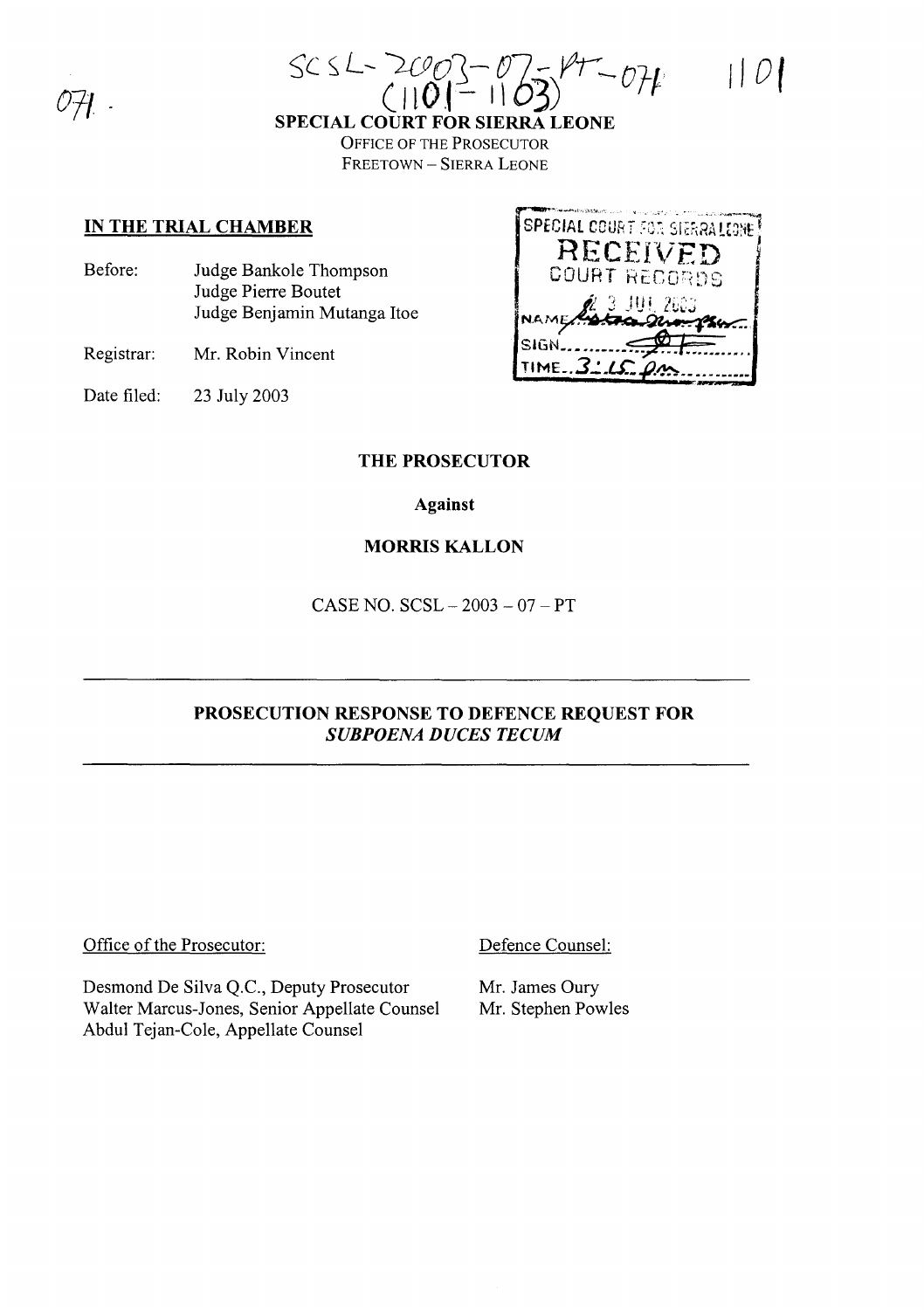#### SPECIAL COURT FOR SIERRA LEONE

OFFICE OF THE PROSECUTOR FREETOWN - SIERRA LEONE

#### THE PROSECUTOR

### Against

### MORRIS KALLON

CASE NO.  $SCSL - 2003 - 07 - PT$ 

#### PROSECUTION RESPONSE TO DEFENCE REQUEST FOR *SUBPOENA DUCES TECUM*

#### INTRODUCTION

1. The Prosecution files this response to the Defence request entitled "REQUEST FOR *SUBPOENA DUCES TECUM'* filed on behalf of Morris Kallon (the "Accused") on 22 July 2003,<sup>1</sup> seeking the Trial Chambers to issue a subpoena duces tecum to Mr Eke Halloway, Attorney-General of Sierra Leone.

#### ARGUMENT

- 2. The Prosecution notes that this request is made pursuant to the Defence "Application for Extension of Time to file Reply to Prosecution Response to the First Defence Preliminary Motion (Lome Agreement)", dated 30 July 2003 (the "Application").
- 3. The said Application was dismissed in its entirety by the Trial Chambers on 16 July 2003 in its order entitled "Order on the Defence Application for Extension of Time to file Reply to Prosecution Response to the First Defence Preliminary Motion (Lome Agreement)."

Registry Page 1094-1100.